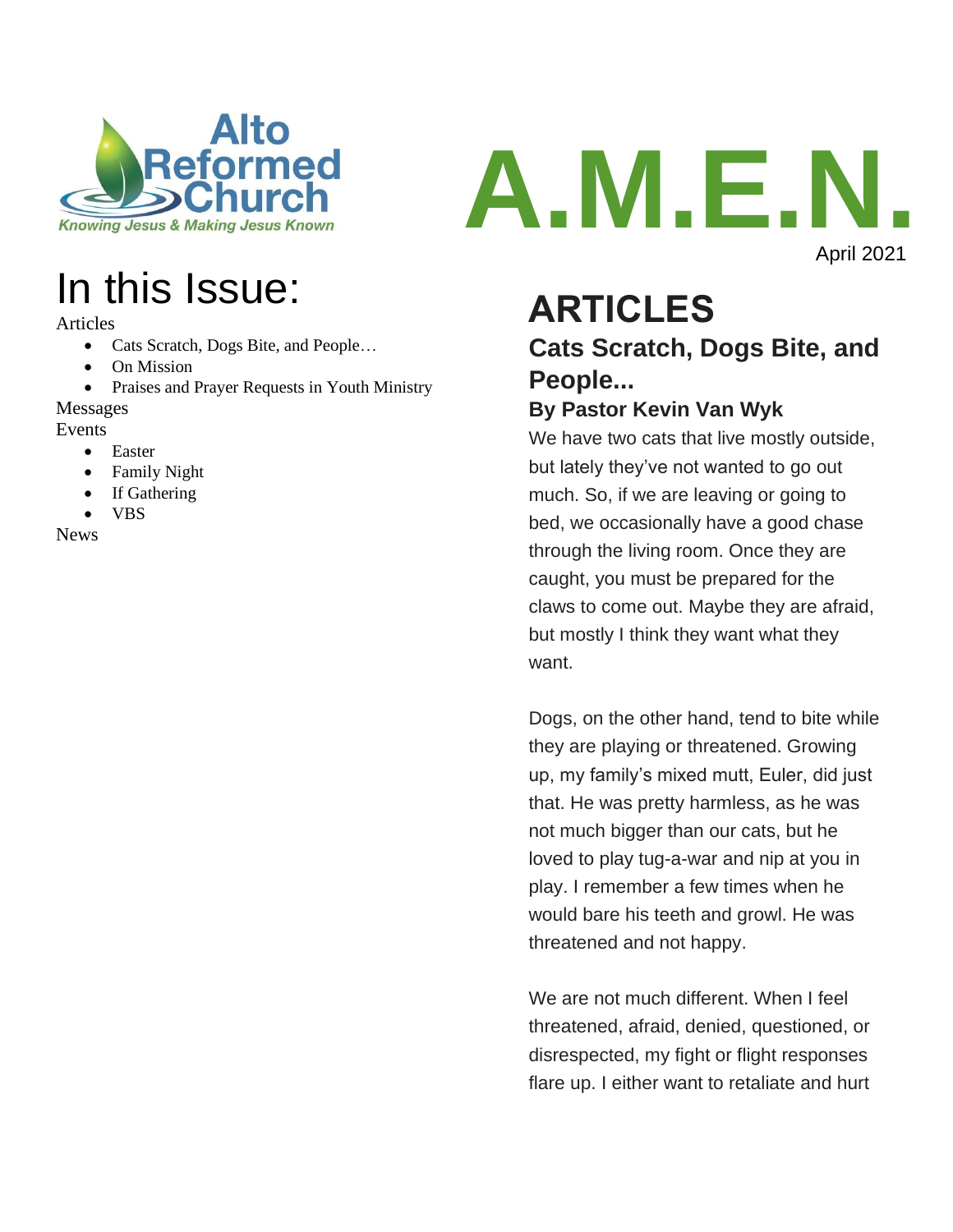the one who hurt me, or I want to walk away. I am learning to be "slow to anger" (Jame 1:19) and to take time to pray before responding.

Part of the challenge we all face is the heightened animosity in our culture. If you can step back from your political positions for a moment and really listen to what is being said on the news and social media, you'll see the hostility boiling up from all sides. Some are able to disengage from all this and surround themselves with likeminded folks, but even then the conversation seems to slide into a disheartened attack of others.

Our nation is polarized. Our state is antagonistic. Our community is divided. And James says to us…

What causes quarrels and what causes fights among you? Is it not this, that your passions are at war within you? 2 You desire and do not have, so you murder. You covet and cannot obtain, so you fight and quarrel. You do not have, because you do not ask. (James 4:1-2 ESV) Ouch! James not only bluntly confronts us on our self-seeking motives, but our lack of prayer. Oh Lord, forgive me for seeking what I want and not seeking Your will in prayer.

After this scathing rebuke, James confronts another issue…

Do you not know that friendship with the

world is enmity with God? Therefore whoever wishes to be a friend of the world makes himself an enemy of God. (James 4:4 ESV)

James does not want us to abandon Godly convictions and simply acquiesce to the cultures immoral views. We need a backbone and heart. The challenge is how to be in the world, but not of the world.

- When should believers stand their ground?
- Are there issues we need to let go of?
- Are there issues we need to confront more aggressively?

This is the tension I plan to address in a series after Easter. Join me for…

• "Living in Babylon: How to thrive in an anti-christian culture" Sunday mornings, April 11-May 2.

• "We Will Not Be Silenced: Responding with Courage to Our Culture's Assault on Christianity" A book discussion on Sundays @ 6:30PM. April 18 (Chap. 1-4), 25 (Chap. 5-7) & May 2 (Chap. 8-10) See below on getting a book.

Lord, help us navigate the tension in our culture. Give us wisdom to know what is right and the grace to walk with others who disagree. Helps us to be slow to anger and willing to listen carefully. As well, help us to be courageous in standing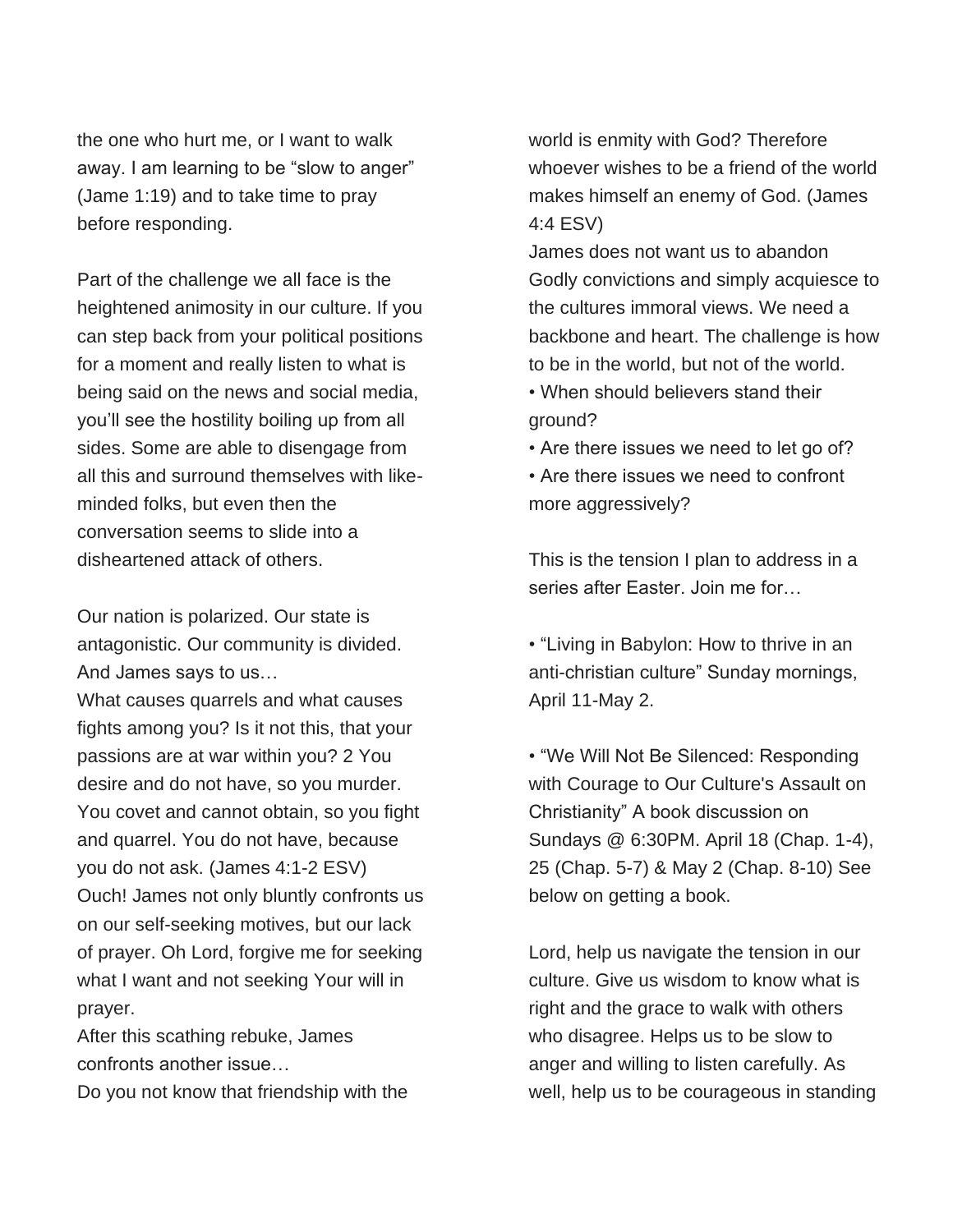for truth.

#### OPTIONS TO READ THE BOOK

- Sign-up at the Information Desk and order a book for just \$10 by April 5.
- Borrow it from a digital library. The Beaver Dam library uses an app called Hoopla to give you access to ebooks or the audio books for free. (Waupun and FDL use Libby which does not have this book.)
- Purchase the ebook from [ebooks.faithlife.com](https://na01.safelinks.protection.outlook.com/?url=https%3A%2F%2Febooks.faithlife.com%2Fproduct%2F198182%2Fwe-will-not-be-silenced-responding-courageously-to-our-cultures-assault-on-christianity&data=04%7C01%7C%7C17567b41d4034acc3dc908d8f3c7ab60%7C84df9e7fe9f640afb435aaaaaaaaaaaa%7C1%7C0%7C637527386187631685%7CUnknown%7CTWFpbGZsb3d8eyJWIjoiMC4wLjAwMDAiLCJQIjoiV2luMzIiLCJBTiI6Ik1haWwiLCJXVCI6Mn0%3D%7C1000&sdata=JuMPFxAO897nD92GNSyO6k%2FR1vMVx8rIeELUfVGDKXU%3D&reserved=0) or [christia](https://na01.safelinks.protection.outlook.com/?url=https%3A%2F%2Fwww.christianbook.com%2Fsilenced-responding-courageously-cultures-assault-christianity%2Ferwin-lutzer%2F9780736981804%2Fpd%2F112869EB%3Fevent%3DAAI&data=04%7C01%7C%7C17567b41d4034acc3dc908d8f3c7ab60%7C84df9e7fe9f640afb435aaaaaaaaaaaa%7C1%7C0%7C637527386187641676%7CUnknown%7CTWFpbGZsb3d8eyJWIjoiMC4wLjAwMDAiLCJQIjoiV2luMzIiLCJBTiI6Ik1haWwiLCJXVCI6Mn0%3D%7C1000&sdata=ojdguZC5hKEl7njz8CLl3zk8EUnbEtVzA%2FMPLvolgNc%3D&reserved=0) [nbook.com.](https://na01.safelinks.protection.outlook.com/?url=https%3A%2F%2Fwww.christianbook.com%2Fsilenced-responding-courageously-cultures-assault-christianity%2Ferwin-lutzer%2F9780736981804%2Fpd%2F112869EB%3Fevent%3DAAI&data=04%7C01%7C%7C17567b41d4034acc3dc908d8f3c7ab60%7C84df9e7fe9f640afb435aaaaaaaaaaaa%7C1%7C0%7C637527386187641676%7CUnknown%7CTWFpbGZsb3d8eyJWIjoiMC4wLjAwMDAiLCJQIjoiV2luMzIiLCJBTiI6Ik1haWwiLCJXVCI6Mn0%3D%7C1000&sdata=ojdguZC5hKEl7njz8CLl3zk8EUnbEtVzA%2FMPLvolgNc%3D&reserved=0) Most phones now have accessibility features that will read it to you, though this is a digital voice. Faithlife worked for me.

### **On Mission By Pastor Doug Shotsky**

Colossians 3:17 - And whatever you do, whether in word or deed, do it all in the name of the Lord Jesus, giving thanks to God the Father through him.

The Body of Christ is called to make every part of our lives, every day, to be on mission for Jesus. God is moving in so many great ways at Alto, and I wanna praise the Lord for each person who is doing what God has called them to each day.

This past week 21 of us had the privilege of going down to Camp Manitoqua in Frankfurt, Illinois to use our gifts and talents to serve another part of the body that was in need. This all began when the camp sent out an email last fall asking if any groups would want to come down on a work trip, because the camp was in need due to losses in staffing from covid-19.

I know that one of the gifts that the ARC has is that God has given us a desire and ability to work hard, and to use this desire and ability to serve others. I told the staff at Manitoqua that we needed a list that was going to be harder than they thought because we get stuff done; and get stuff done we did!

We painted shelter houses, and nearly the entire inside of two cabins. We cut and split a pile of wood in one day that the camp staff said other groups had not been able to get to the bottom of in 10 years! We hand dug two new mailbox posts and installed new posts with new mailboxes. We cleared underbrush and trails with heavy machinery that would have been impossible for small work groups to do manually. We also moved piles and piles of extremely large rocks that aren't able to be moved by hand. We totally gutted a kitchen and bathroom, while tearing out several rooms of flooring in two different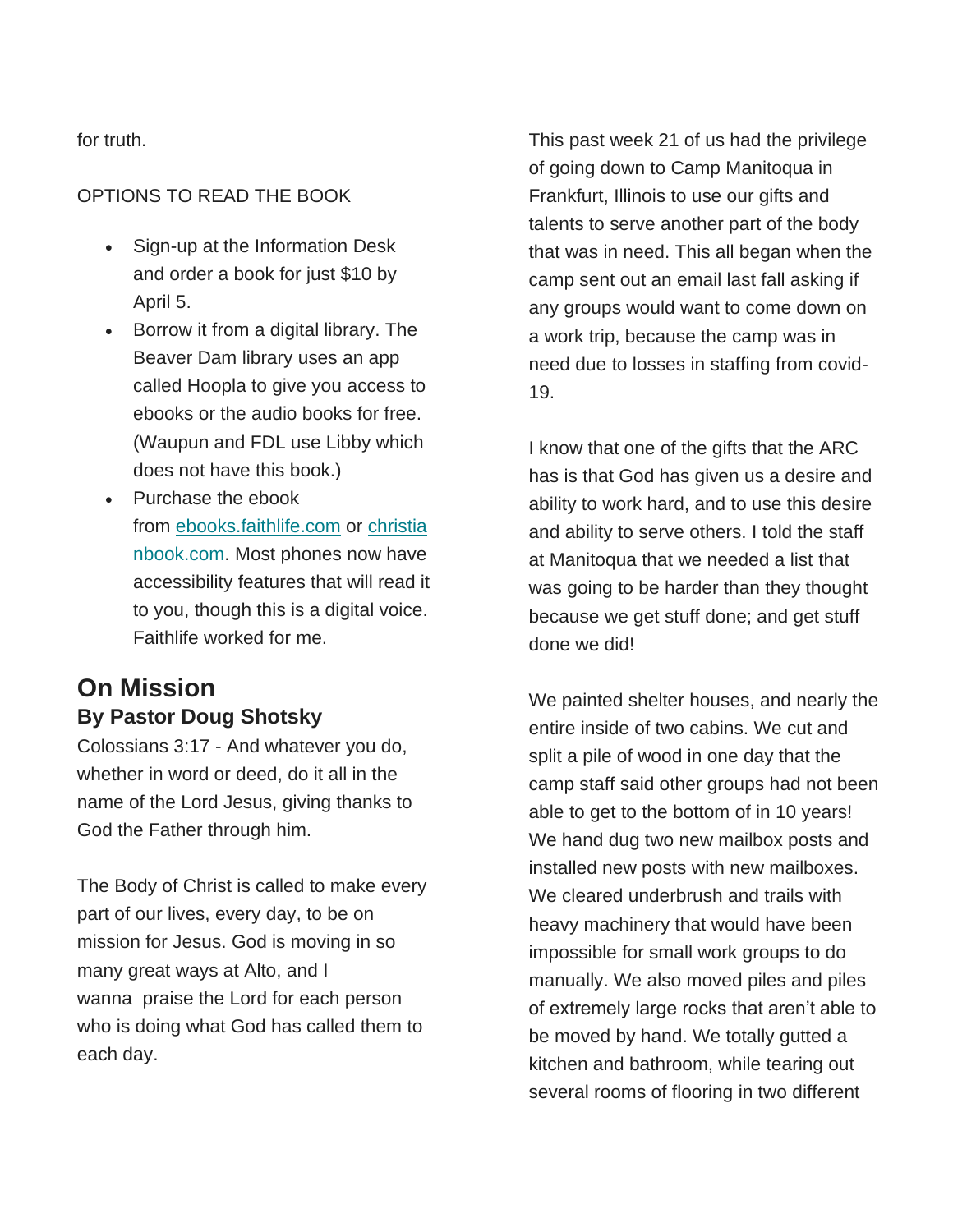houses. Then we rehung the drywall, put new cabinets in, put new vinyl flooring down in 3 rooms, and installed a new shower. We put in new plumbing in two of the houses and one of the buildings. We tore off the top of a deck, reinforced the stringers, and put a new deck on. We fixed lawnmowers, UTV's, and other equipment. And we built 30 ½ picnic tables (yes 30  $\frac{1}{2}$ ).

On top of that we worshipped together each night, prayed together, and sat around for hours talking and laughing! We were truly blessed to serve and I hope that the work of our hands will be a part of furthering the gospel of Jesus Christ for generations to come.

I also hope our work will be used to remind all of us to use our gifts each day to serve our great God in all we do!

### **Praises and Prayer Requests in Youth Ministry By Jessa Ter Beest**

Praises:

- The middle school overnighter brought in 35 students and I wish everyone could have heard the joyous noise they made during the teen led worship service that night!
- We were very thankful to take 20 high school students to Silver Birch Winter Retreat at the end of

February where we studied the I Am statements in the Bible, and spent great quality time together in the beautiful winter weather.

- All of the kids continue to ask such great questions for our Q&A nights every 4-6 weeks.
- Some of the questions we've gotten this semester are: How do I minister to a Mormon, Agnostic, or someone who is transgender? Why do people think they can change their gender? Why does God let bad things happen to good people? Did Jesus have a wife or girlfriend? Are aliens real? What does God say about getting mental health help?
- During our lesson on "The Church (Acts)" our high school students spent the last 15 minutes of the night sharing where they had seen or been the body of Christ at work in our community. It was incredibly inspiring!
- Prayer time with the middle school students has been incredible. Their prayers are heartfelt and sincere and they truly seem to love talking with Jesus!

Prayer Requests:

• Life is particularly difficult for a handful of our teens right now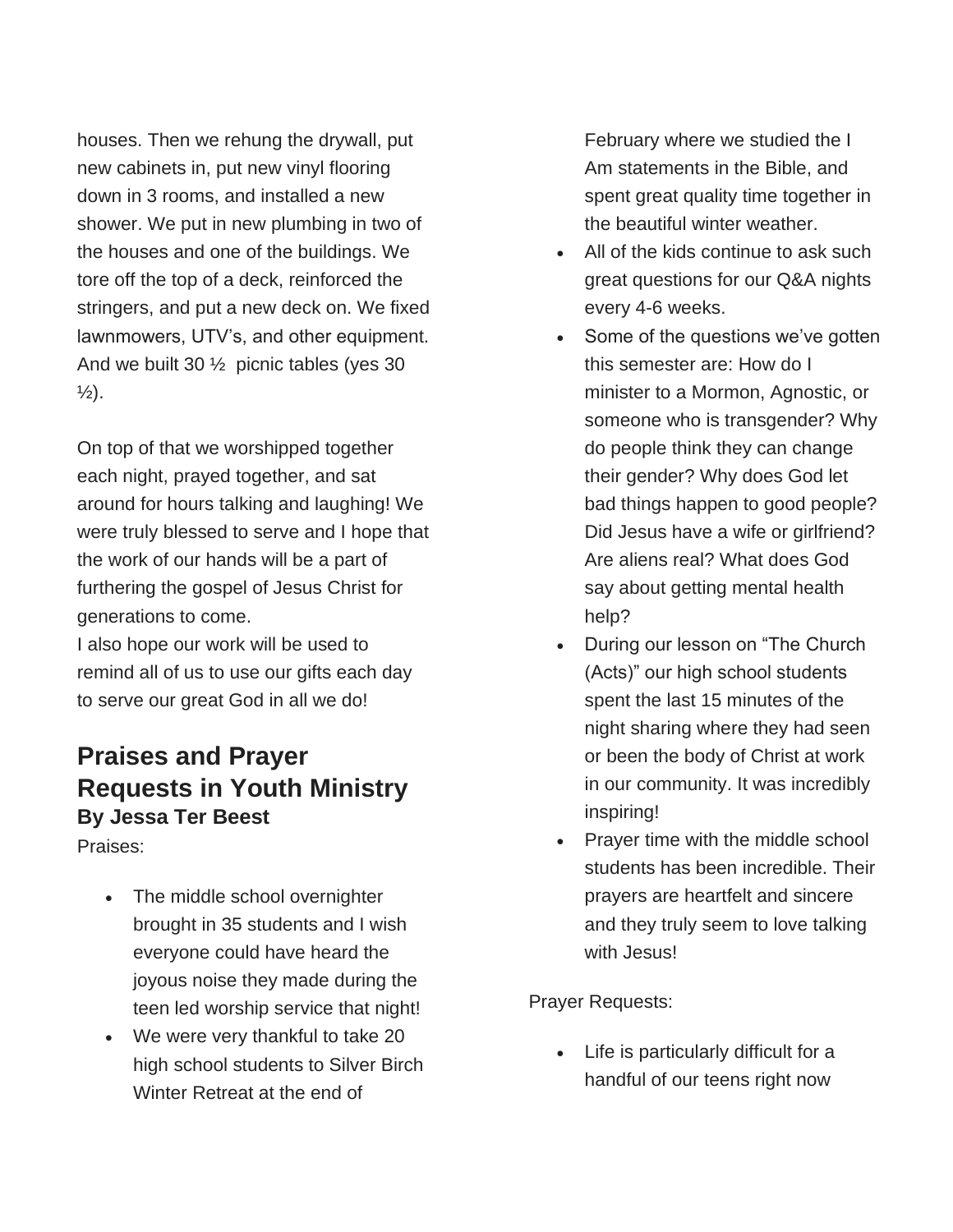struggling with anxiety and depression. Please pray that they will find peace through their relationship with Jesus and the courage and resources to find trustworthy professional help when needed.

- Our teens have many things weighing on them from parents separating to pressure in school. Please pray that these burdens can be lifted and that they will be able to find joy.
- Please pray for the darkness and sin our students feel and see in school, and that they would have the courage to be the light and share Jesus with the people around them by sharing and admitting their own need for a Savior.
- Pray that we all as kids, as teens, as adults - grow in our passion, joy, and love for our Savior so that other people will see and want what we have.

# **MESSAGES**

Thank you to my church family for remembering me at Christmas, my birthday, and through this covid experience. Your prayers are greatly appreciated. -Junice Vande Zande

I would like to say "thank you" to our church family for the many prayers for healing, words of encouragement, cards received, and the delicious food that was brought in during my recent knee replacement. They were all very much appreciated. Thanks again! -Donna Bruins

Thank you for all the love and support to our family during this difficult time. -Kyle, Jess and Emma TerBeest

## **EVENTS**



Join us for Easter at 8am or 10am or live on [YouTube.](https://www.youtube.com/channel/UCTGobcFsjcrNWKZPBSQsM7w)



Join us for family night! We will start out the night having pizza with a family lesson and activities

to follow. We are focusing on building strong foundations. The night will also